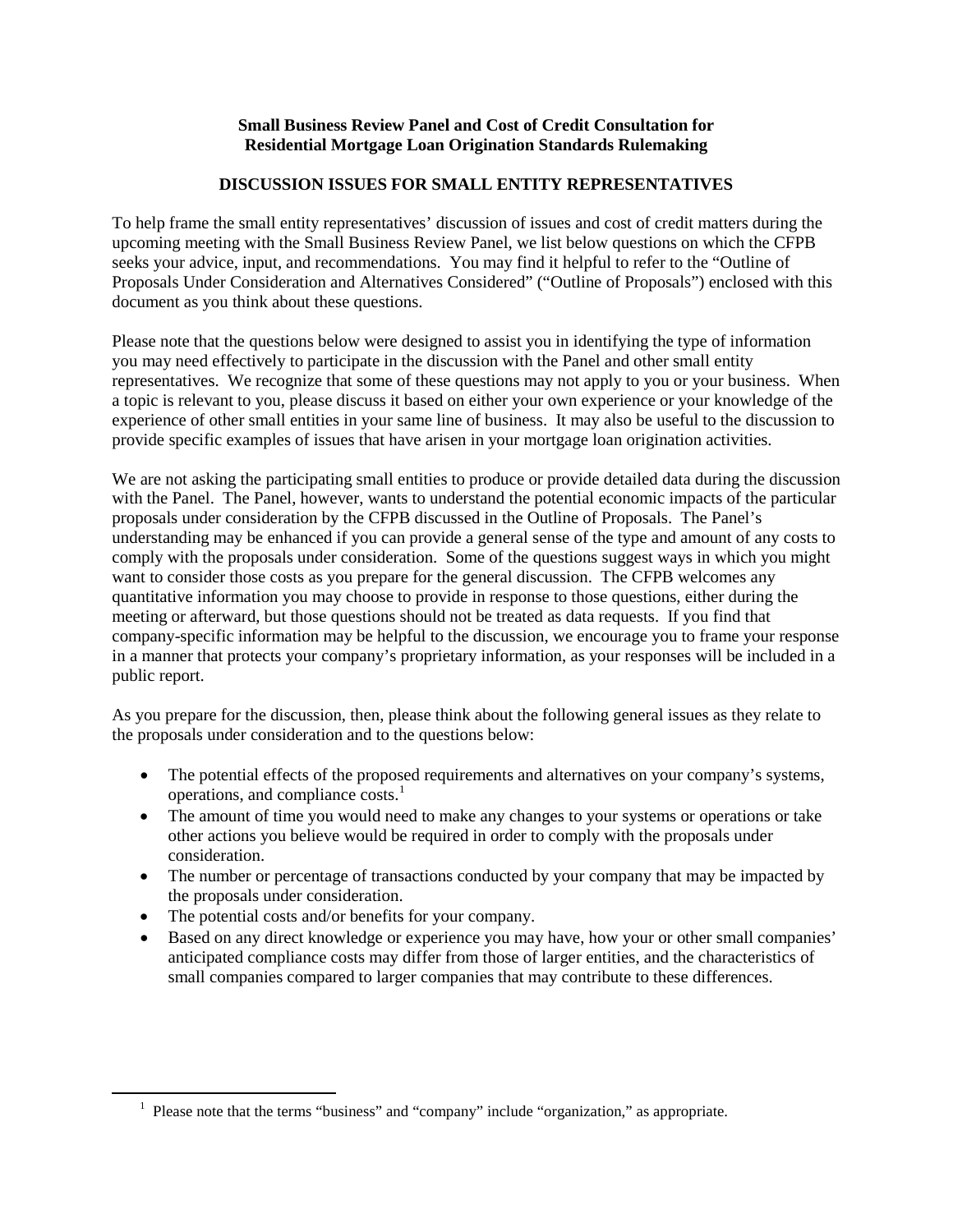# **I. BAN ON DUAL COMPENSATION AND LIMITATIONS ON UPFRONT PAYMENTS OF DISCOUNT POINTS, ORIGINATION POINTS, OR FEES**

Dodd Frank prohibits the customer from paying upfront points and fees to the mortgage loan originator ("MLO"), creditor, or their affiliates in all retail and wholesale residential mortgage loan originations if the creditor is paying the MLO. The CFPB is considering a proposal under which it would exercise its exemption authority to: (1) permit the payment of bona fide discount points (*i.e*., points which result in a minimum reduction of interest rate for each point paid) where the creditor also offers the option of a no discount point loan; and (2) permit upfront origination fees to be paid to the MLO or creditor provided that such fees are flat (*i.e*., do not vary with the size of the loan).

Dodd-Frank prohibits brokerages from paying individual brokers a commission if the consumer has paid the brokerage. The CFPB is therefore considering a proposal under which it would exercise its exemption authority and permit brokerage-paid compensation structures under similar conditions and restrictions discussed above in connection with creditor-paid compensation.

- 1. What portion of your residential mortgage loan compensation is:
	- a. "consumer-paid," where the consumer (borrower) pays a brokerage firm or creditor and the remuneration to the respective brokerage employee or loan officer originating the mortgage is structured more like a salary than a commission;
	- b. "brokerage-paid," where the consumer pays the brokerage firm and the brokerage firm pays its employee broker compensation tied to the transaction; and
	- c. "creditor-paid," where the creditor may pay compensation to MLOs that are its loan officers or to a brokerage firm (including where the brokerage firm then pays its employee brokers)?
- 2. Over the last year, what percentage of your customers paid discount points to reduce the coupon rate on their mortgage loan? What average reduction in the coupon rate on a loan of a given size did customers obtain by paying: (a) one discount point, and (b) two discount points? Has the percentage of customers paying discount points or the average reduction obtained varied over the past several years?
- 3. When you offer a customer the opportunity to buy down the coupon rate on his or her loan by paying discount points, do you simultaneously market a loan of similar size but without discount points to that customer?
- 4. When you offer mortgage loans with origination points, do you also offer consumers a mortgage loan of similar principal but without origination points? On average, over the last few years, how have the yields differed on no-point loans relative to one-point loans?
- 5. How would a prohibition on the upfront payment by the consumer of all discount points and origination fees in loan originations affect your business and the types and volume of loans you could originate where: (a) there is creditor-paid compensation, and (b) where there is brokeragepaid compensation?
- 6. What fees that are typically charged vary with the size of the loan? Which ones do not vary? Do the costs of providing services associated with the fees vary with the size of the loan and if so, how?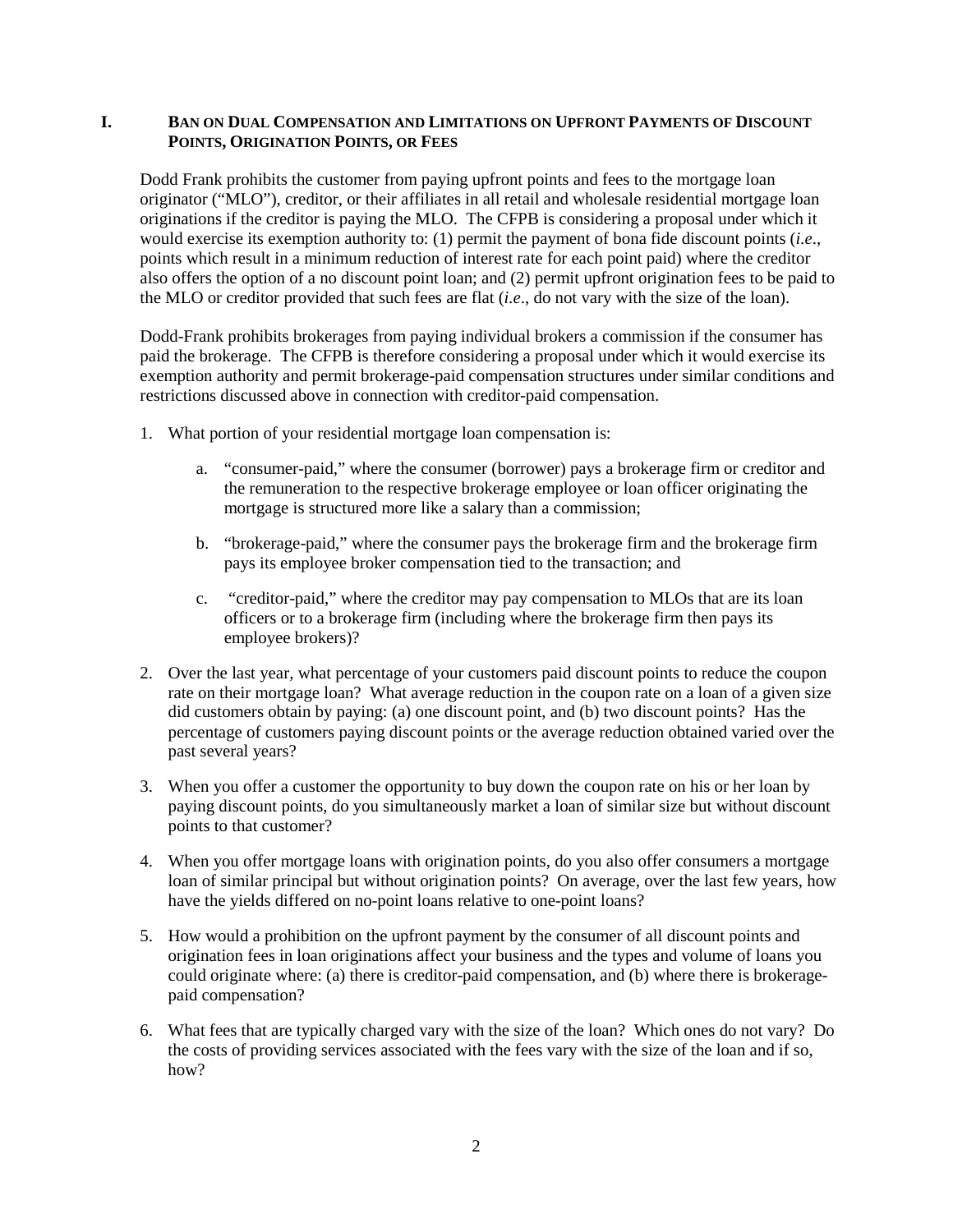- 7. In addition to the proposals under consideration described above, the CFPB has considered imposing the following additional conditions on the allowance of certain upfront points and fees: (1) consumers must be offered the option of a no-point, no-fee loan; and (2) there must be a reasonable relationship between the payment of upfront fees and the loan's interest rate (with the possible exception of discrete, "add-on" benefits or services requested by the consumer, such as fees for rate lock or expedited handling). What impacts, if any, would these additional conditions have on your business?
- 8. The CFPB is considering a proposal that would permit upfront fees to also be paid to affiliates of the MLO or affiliates of the creditor, provided that such fees are flat and so do not vary with the size of the loan. Payments to affiliates of the MLO or creditor for title insurance, however, would be permitted to vary with the size of the loan.

Does your company control or is your company controlled by another entity that supports your loan origination business? Is your company under common control with another company that supports your loan origination business? If your answer to either question is yes:

- a. How do these affiliated entities support your business?
- b. How are these affiliated entities currently compensated? To what extent are these affiliates compensated based on terms or conditions other than the amount of credit extended?
- c. Do you believe the same conditions imposed on upfront points and fees paid by consumers to creditors or MLOs should also be imposed on affiliates of these entities? Why or why not? How would the proposals under consideration relating to potential conditions on affiliate fees impact your business model or practices?
- 9. What potential costs and burdens, if any, do you believe that a "sunset provision," as described in the Outline of Proposals, would impose on your business? Do you believe that a mandatory assessment provision would impose the same, greater, or lesser costs and burdens?

# **II. MLO COMPENSATION THAT VARIES BASED ON LOAN TERMS (OTHER THAN PRINCIPAL)**

# **A. Compensation Based on Profits Derived from Mortgage Business**

Much like the Board's Loan Originator Rule, Dodd-Frank generally prohibits MLOs from receiving compensation that varies based on the terms of the mortgage transaction. However, Dodd-Frank makes one significant change by imposing this ban even on transactions in which the consumer compensates the MLO. As detailed in the Outline of Proposals, the CFPB is considering proposals to clarify the permissibility of various payments under qualified retirement, profit-sharing and similar plans and non-qualified profit sharing and bonus plans for MLOs.

- 1. How do you currently compensate MLOs? What are the components of the MLOs' compensation?
- 2. Do you provide a qualified retirement plan (*e.g*., a qualified 401(k) plan or qualified profitsharing plan) or a qualified stock ownership plan to your MLO employees?
	- a. If so, please explain what types of qualified plans you offer and how the plans are funded.
	- b. Please describe the type and amount of any employer contribution to these plans and how it is determined.
	- c. Would the proposals under consideration impact your ability to provide or fund qualified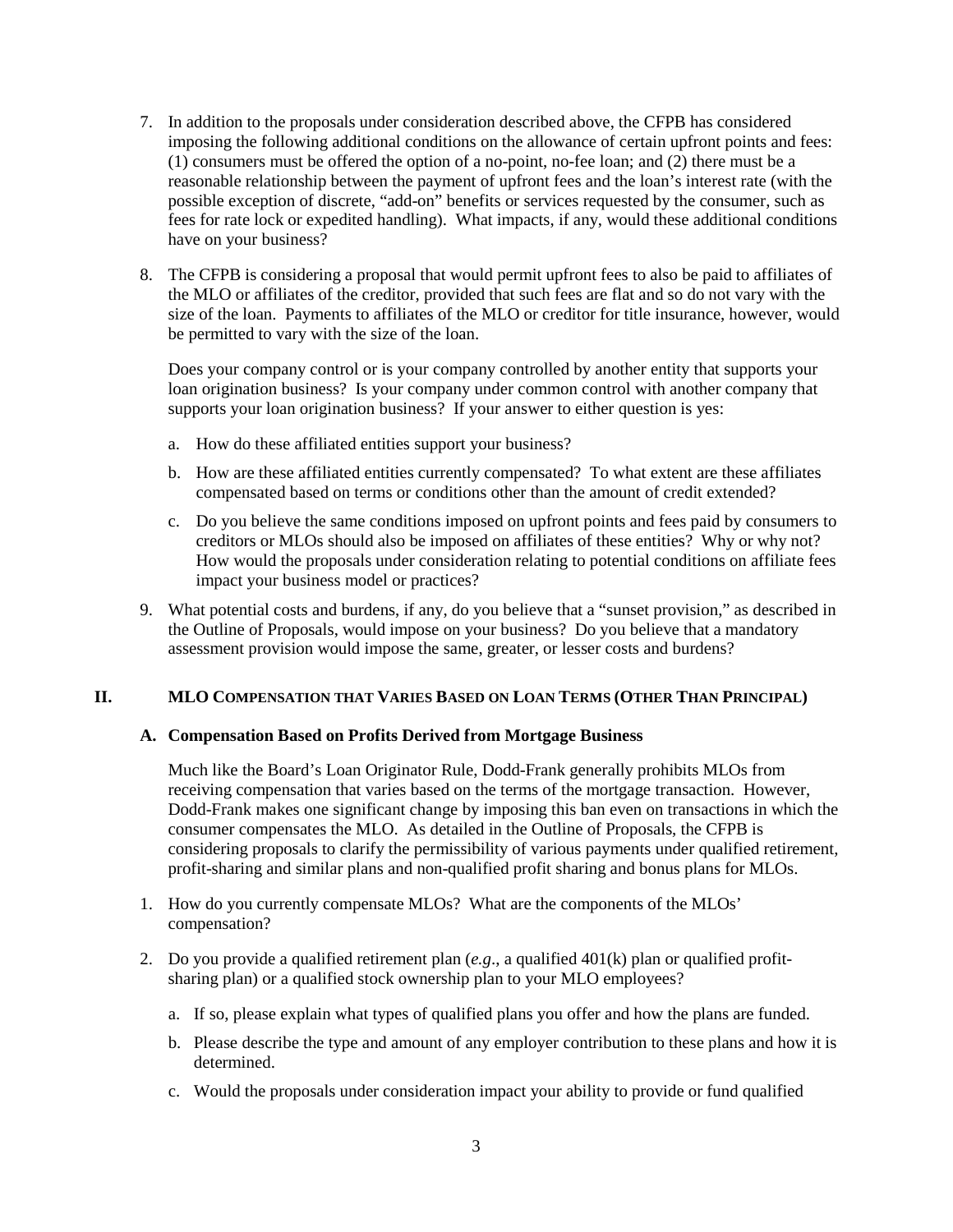MLO employee retirement or profit-sharing plans? If so, how?

- 3. Do you provide non-qualified profit-sharing or bonus plans to MLO employees?
	- a. If so, please explain what types of non-qualified plans you offer and how you currently structure and fund these plans.
	- b. Please describe the type and amount of any employer contribution to these plans and how it is determined.
	- c. How do you determine the type and amount of bonuses or other payments awarded your MLO employees?
	- d. Would your business as a creditor or broker be affected by the proposal under consideration restricting payment of bonuses or employer contributions to non-qualified profit-sharing or stock ownership plans based on whether the company's mortgage-related revenue exceeds a certain percentage of its total revenue? Would these impacts differ based on the percentage amount of the restriction? If so, how?
- 4. If employers are permitted to pay MLO employees bonuses or to make contributions to nonqualified profit-sharing or similar non-qualified plans from profits derived from the company's mortgage business, provided that mortgage-related revenue does not contribute more than a set percentage of the company's total revenue, what percentage cap do you believe would be appropriate and why? Will the impact on your business vary if the cap is set at or near 20 percent as opposed to at or near 50 percent? If so, how?
- 5. What actions would you need to take to comply with the proposals under consideration? Please describe the cost and feasibility of these actions. Which costs would be one-time and which would be ongoing?

# **B. Pricing Concessions**

The CFPB is considering a proposal that would allow pricing concessions to cover unanticipated increases in third-party settlement charges which exceed or are in addition to the amounts disclosed on the Good Faith Estimate ("GFE").

- 1. How often are there such settlement charges, not under the MLO's control, that exceed amounts shown on the GFE?
- 2. Relative to the current Loan Originator Rule, would the proposal under consideration help MLOs to close loans when creditors will not agree to pricing concessions for these settlement charges or the creditor is unable to pay for the costs in time for closing?
- 3. Are there any other circumstances in which you believe that pricing concessions should be permitted? If so, when and why?
- 4. What costs and benefits to small entities do you believe would result from the proposal under consideration?
- 5. Do you believe that the proposal under consideration will change the MLO's bargaining position with the creditor or affect the frequency with which concessions are made by the MLO versus by the creditor? If so, how?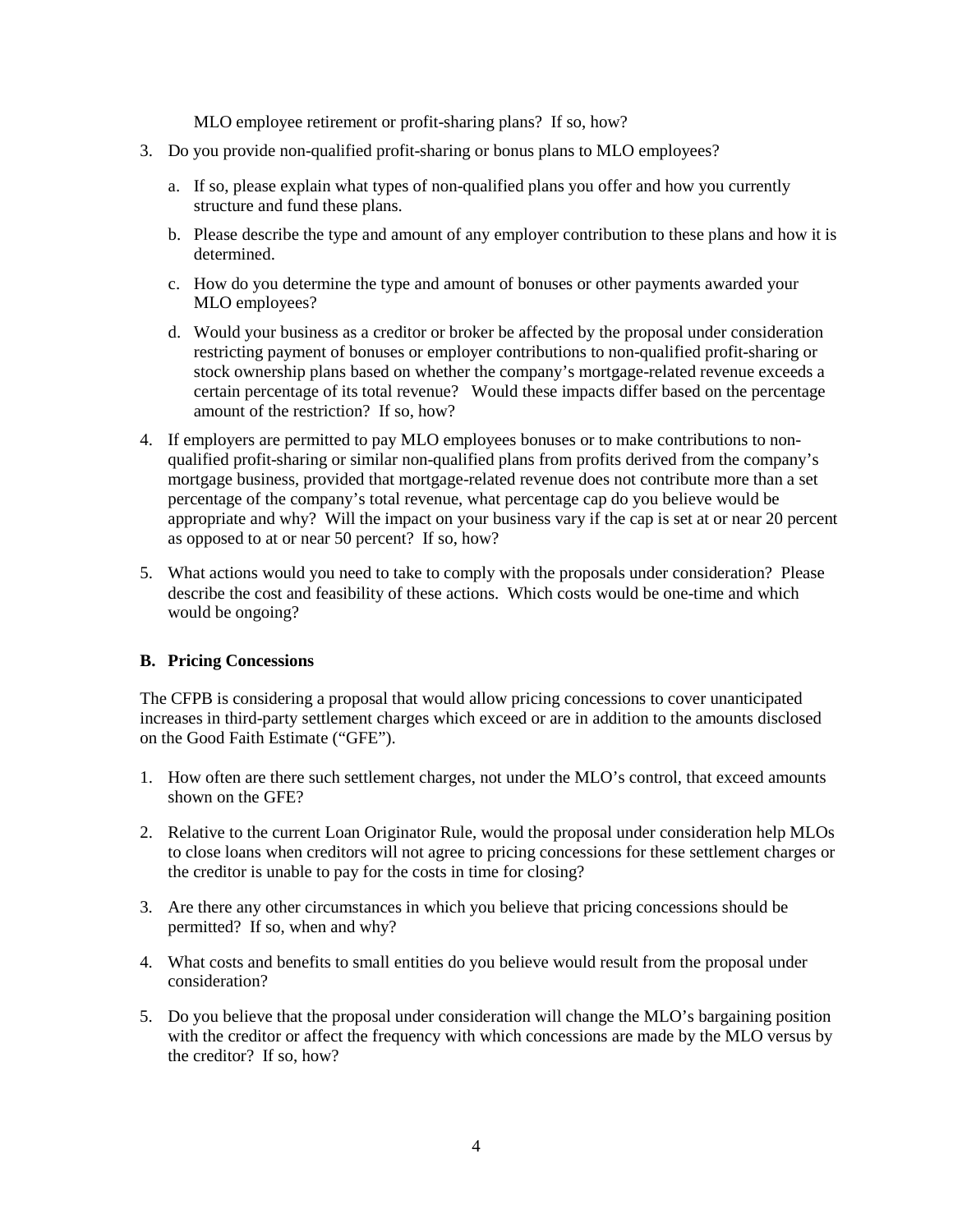# **C. Point Banks**

The CFPB is considering a proposal that would allow point banks funded by a creditor under certain, limited conditions, as detailed in the Outline of Proposals.

- 1. How have point banks generally been used and funded?
- 2. What costs and benefits to small entities do you believe would result from the proposal under consideration?
- 3. Do you believe that point banks should be permitted under any conditions other than those listed in the proposal under consideration? If so, which ones and why?
- 4. Do you believe that the proposal under consideration will impact: (1) the MLO's bargaining position with creditors with whom the MLO holds point banks; and (2) the frequency with which concessions are made by the MLO versus by the creditor?

# **D. Proxies**

Compensation based on a proxy of a term or condition violates the Loan Originator Rule. The CFPB is considering proposing that a factor is a proxy for a loan term if: (1) it substantially correlates with a loan term; and (2) the MLO has discretion to use the factor to present a loan to the consumer with more costly or less advantageous term(s) than term(s) of another loan available through the MLO for which the consumer likely qualifies.

- 1. Are there any factors that you believe should not be considered a proxy for a transaction's terms or conditions and thus be allowed as a basis for MLO compensation? Are there any that you believe should be considered a proxy? Please describe these factors, your reasons for believing that they should or should not be permitted as the basis for MLO compensation, and how the allowance or disallowance of these factors will impact your business.
- 2. What costs and benefits, if any, do you believe there will be to your business from the proposal under consideration? Do you believe the proposal under consideration will be effective at preventing harm to consumers without being overbroad or having unintended consequences?

# **E. Record Retention Requirements for MLOs**

The CFPB is considering requiring brokerages (in addition to creditors) to maintain records of MLO compensation arrangements and agreements, and records of compensation provided to MLOs by a consumer or a person other than the consumer.

- 1. What MLO compensation records does your business currently maintain? How are you maintaining these records?
- 2. What actions would your business need to take to comply with the proposal under consideration? What are the costs of these actions? Which costs would be one-time and which would be ongoing?

# **III. MLO QUALIFICATION AND SCREENING REQUIREMENTS**

The CFPB is considering proposing rules to implement Dodd-Frank's requirement that entities employing or retaining the services of MLOs be "qualified" and to clarify the requirement for unique identifiers of